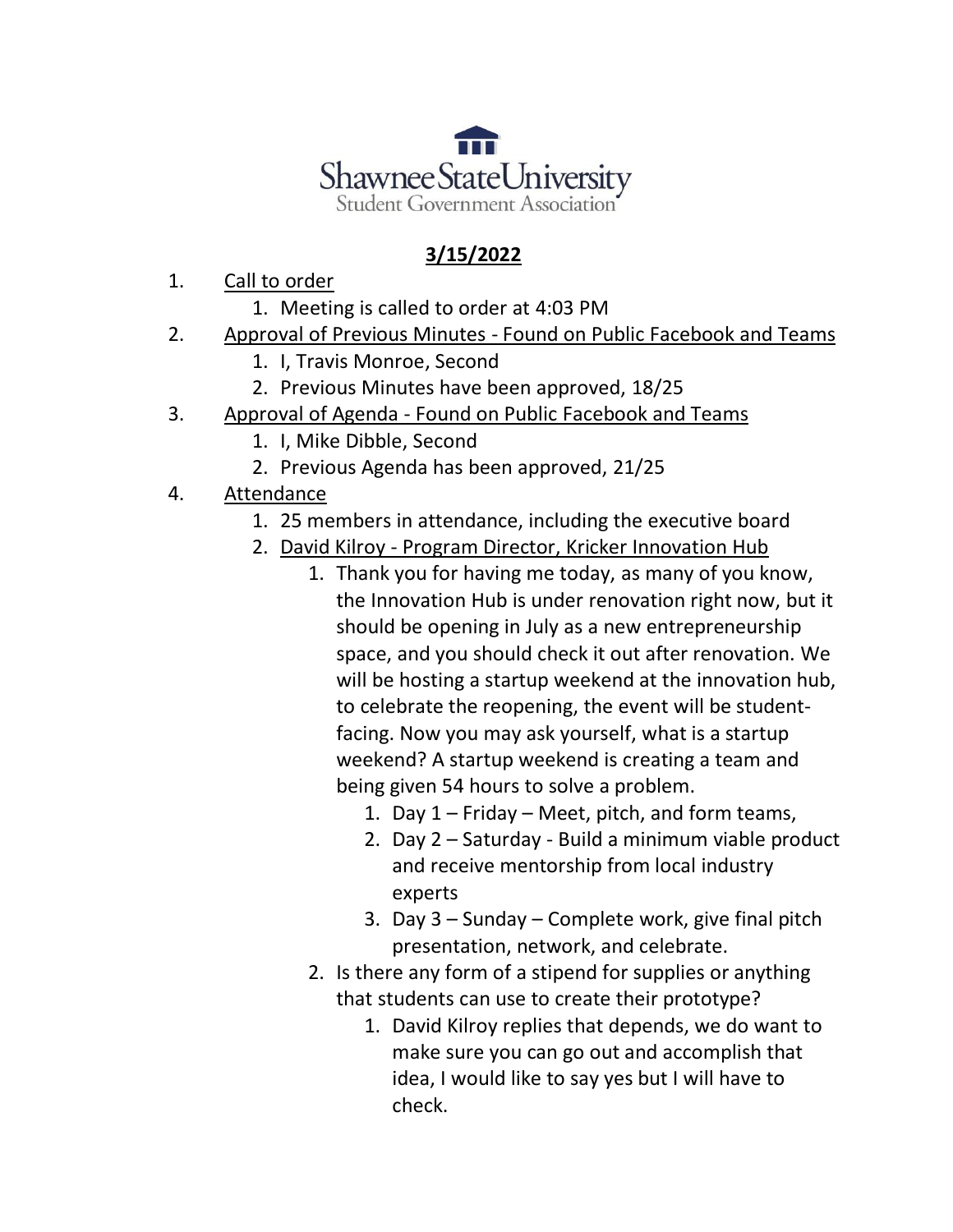- 3. What you should start with is a problem: "I don't think there are enough coffee shops in Portsmouth" This is 3 days to work on it and present your solution
- 4. Why should you participate? It's a great chance to connect with others, start something great, learn from the best, improve your knowledge, learn so much about the skillset you must turn it into a pitch in 3 days, you can add it to your resume, it's like a step beyond saying I learned these skills, you applied these skills and helped create an entire pitch from scratch.
- 5. Of course, this is a competition so you will be judged on questions like, did you build a prototype? Is the model profitable? Is it practical? Do the people want the product? Does this solve the problem it set out to?
- 6. The event will be in the MUC Ballroom, April 8-10, 2022, you can act now and join our discord. Questions?
	- 1. Question, if we participate, how do we gain more knowledge about what to do? Is there someone with more knowledge joining the group to press the group to newer heights?
		- 1. We based it around a structured guide like here's the first step, here's the framework for making sure everyone is moving forward Like a guided tour, several mentors know what they're doing.
	- 2. Do I need an idea to show up?
		- 1. No, you don't need an idea. Most of the time that's how startup weekends work, you have no idea what you're working on, and you build that team on Friday.
	- 3. Do you see a lot of OT or PT students creating ideas?
		- 1. Yes, we do. We had a team designing a health tech app. I don't want to call Startup weekend a business event, it's an "I got a problem I want to solve event," and can be applied to every field.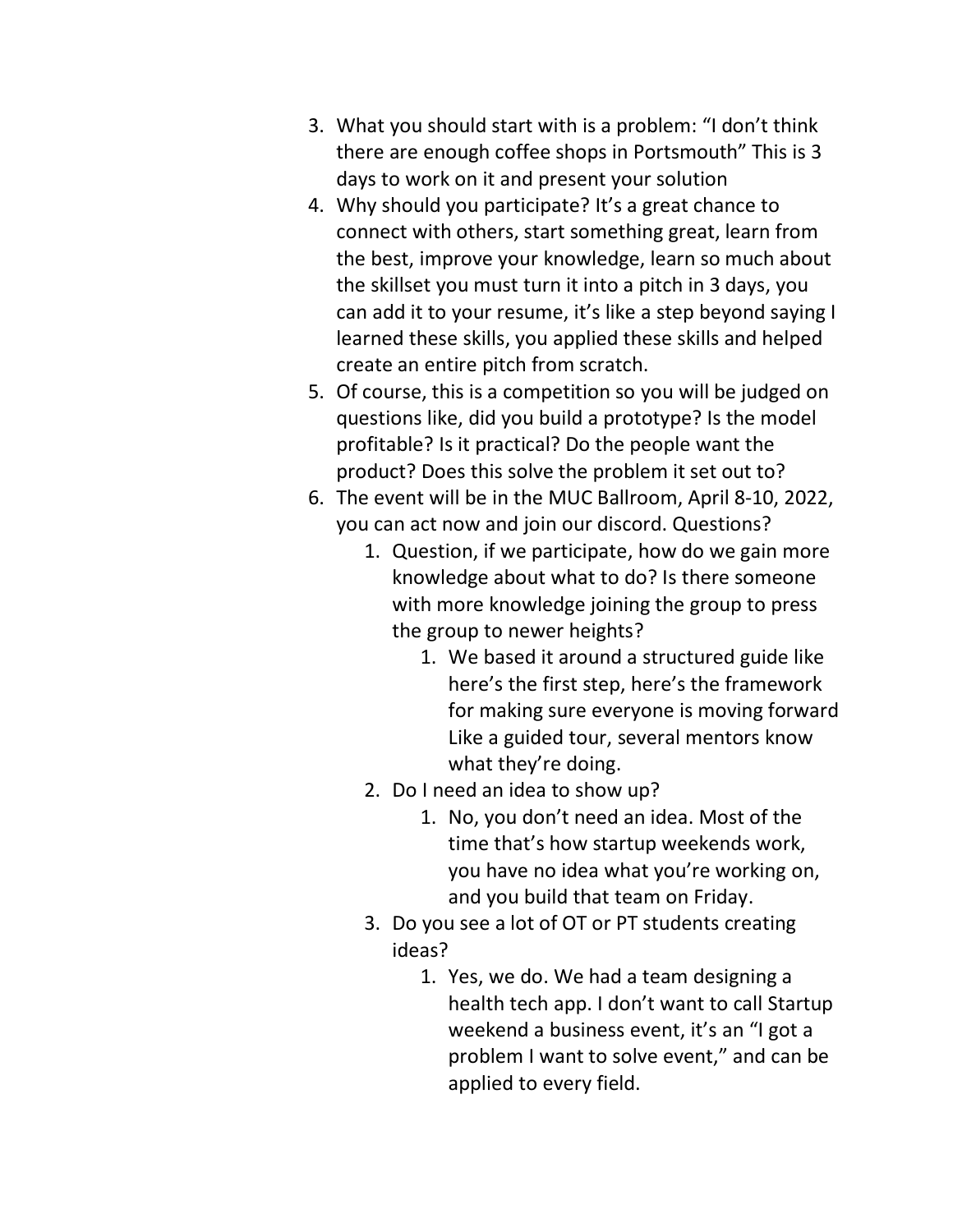- 4. How does the team creation work?
	- 1. There are 2 answers, you can form a team beforehand and accept other people while attending the event, or you can show up and create teams on Friday. We will be communicating with participants beforehand.
- 5. Can we promote this event to our clubs?
	- 1. Absolutely, they are fun events if you need club events. If you need any more information reach out to me at [dkilroy2@shawnee.edu](mailto:dkilroy2@shawnee.edu)
- 3. Amanda Hedrick- Campus Partnerships and Center for Lifelong Learning
	- 1. This is my first SGA meeting I just wanted to tell you about the event Rise and Thrive. The governor gave us 50k to help improve student lives, and we have created 8 weeks of programming this spring and another 8 weeks this summer, it is all completely free. This Wednesday at 5 pm, (3/16/22) we have yoga with hula hoops at MUC 214. Thursday nights, we have the Deadbolt Escape Room, 7 pm-9 pm, and it has already paid for, I want people to go and enjoy themselves. Also, have cards if you haven't signed up for participation, I can send you information each week. I also have stickers.
	- 2. I am in ADM101 in Massie Hall on the administration side, right across from the chalkboards, if you want stickers, window decals, T-shirts, notebooks. Just come hang out, have fun, and participate, we have tons of programming. I sent Tiffany the calendar with all the events. This week we're focusing on play, and creating time to do things you like, we have a chef coming later, planting trees, visiting an organic farm, Woofing Farm. You don't have to have transportation to participate in most events, and if you need transportation and let me know ahead of time, I can arrange transportation.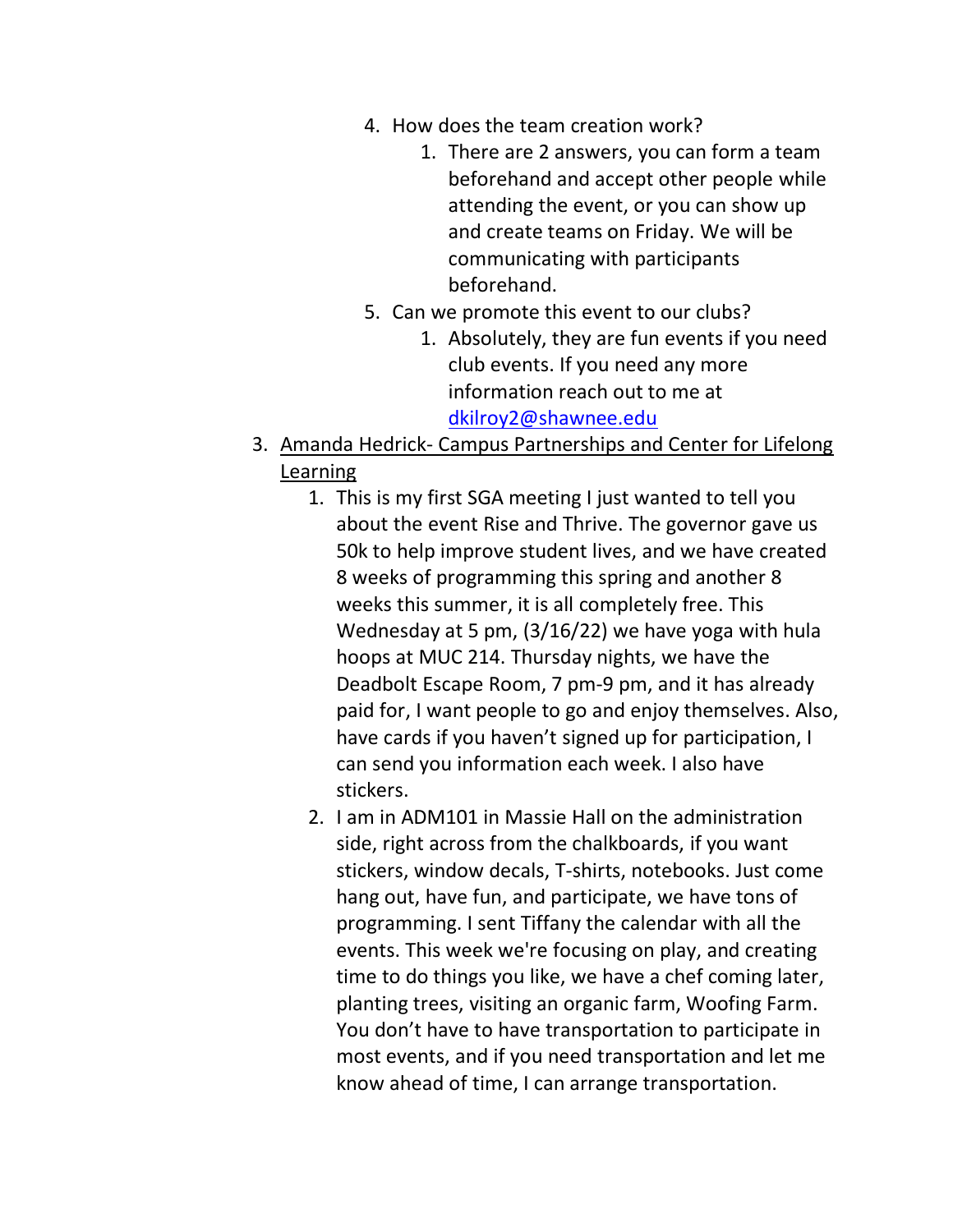- 3. Any ideas on how to engage more students?
	- 1. I think you're doing great on already making a calendar, I would say posting in the SSU app along with emailing everyone a copy of the calendar is the correct start. Maybe print the calendar off and place a copy in each of the buildings?

## 5. Executive Reports

- 1. President
	- a. Sofiia has stepped down as president as the war rages in Ukraine, she has stepped down to focus on her academic achievements and mental health. Everyone on the eboard is taking some of the tasks of the president, and I (Elizabeth) will be stepping up as both president and vice president until next semester.
	- b. We do have elections up for next year in the SGA. All you need to do is fill out the information and email your resume to the email attached to the end of the survey.
- 2. Vice President
	- 1. No new information, we won't be reviewing Robert's Rules today, use them during the meeting if you need to interrupt, want to amend anything, or focus on issues out of order
- 3. Secretary
	- 1. Nothing to report
- 4. Club Coordinator
	- 1. Nothing to report
- 5. Advisor
	- 1. We need more Welcome Ambassadors; we are looking for student volunteers. This year there will be fewer move-in tasks, and more Weekends of Welcome tasks, it'll be a lot more fun this year than last year.
	- 2. As per student requests, fewer emails are being sent out to students, with more information in the emails.
		- 1. Just a quick little opinion, there should be a little summary at the top of the email since that's what most people scan.
- 6. Public Views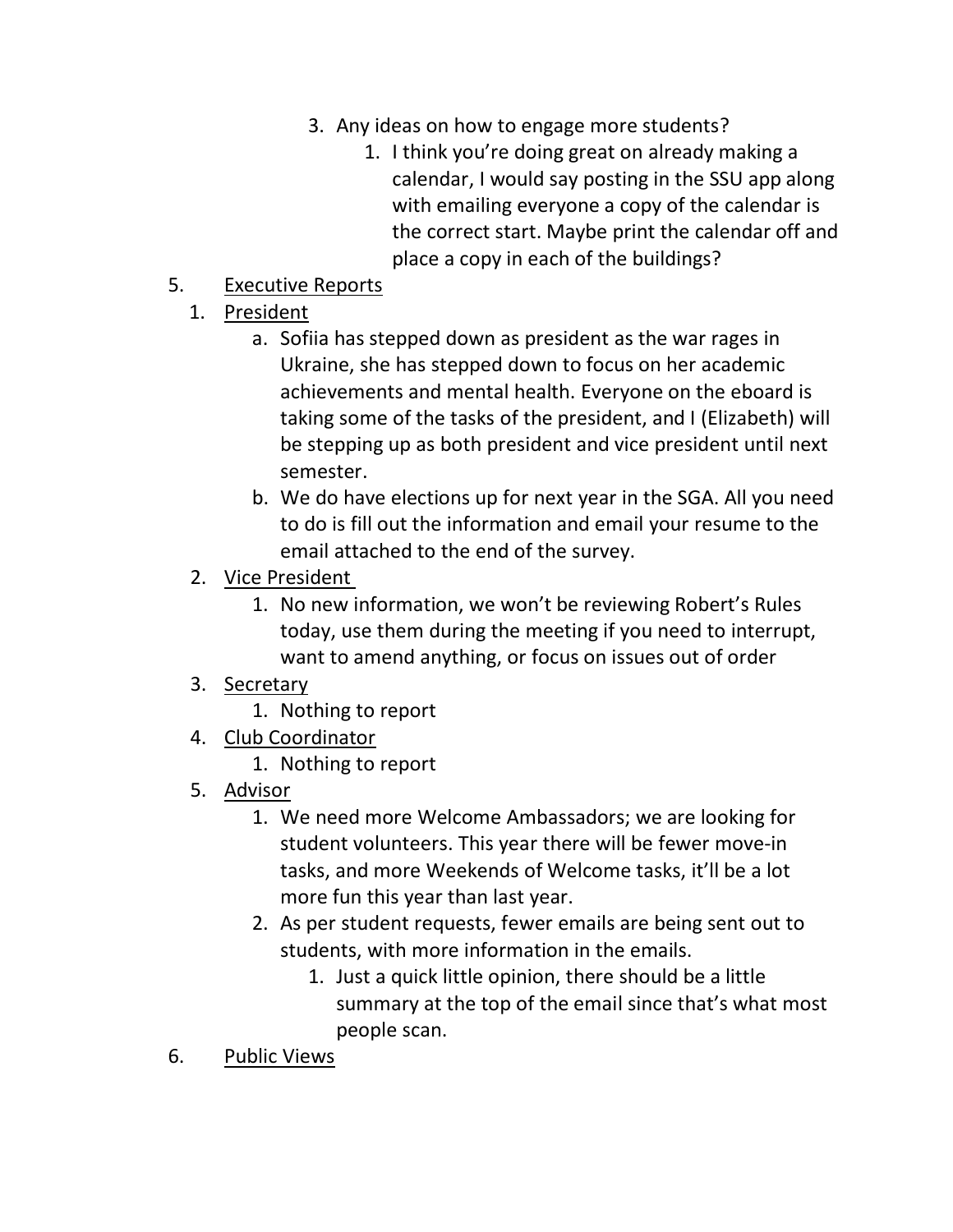- 1. Public views are a way of gathering opinions on shortcomings or upcoming of the college. You can bring up issues, things you liked, etc. Anyone is permitted to talk during this time.
- 2. The degree audits have finally been corrected
- 7. Committee Reports
	- 1. Academic Affairs
		- 1. No new updates yet. Dr. Ahuja is looking to get our project approved with other deans first before we reveal what it is.
	- 2. Organizational Affairs
		- 1. Due to scheduling conflicts we had to cancel our previous meeting
	- 3. Student Affairs
		- 1. Nothing new to report
- 8. Organization Reports
	- 1. Delta Phi
		- 1. Continuous open bidding, searching for women that would fit well into Delta Phi. We are working towards a Greek Week
	- 2. Rotaract
		- 1. First SGA meeting, we've had 2 meetings this semester 2/17, 3/10, right now doing a fundraiser, raising money for Red Cross international until Thursday (3/17/22) until 5:30 pm.
	- 3. Illuminate
		- 1. Aside from our weekly events, we don't have anything planned.
	- 4. Delight
		- 1. This is our first SGA meeting, we have 25-28 active members, we recently had a craft night. Last night we had a visit from Marshall, another prayer club from a different college that may be looking to join SSU. Closer to finals week we plan to have a PJ pizza movie night to help students relax.
	- 5. Hiking
		- 1. This past Sunday (3/13/22) we went hiking, we're planning our next hike on 3/26 3/27
- 9. Old Business